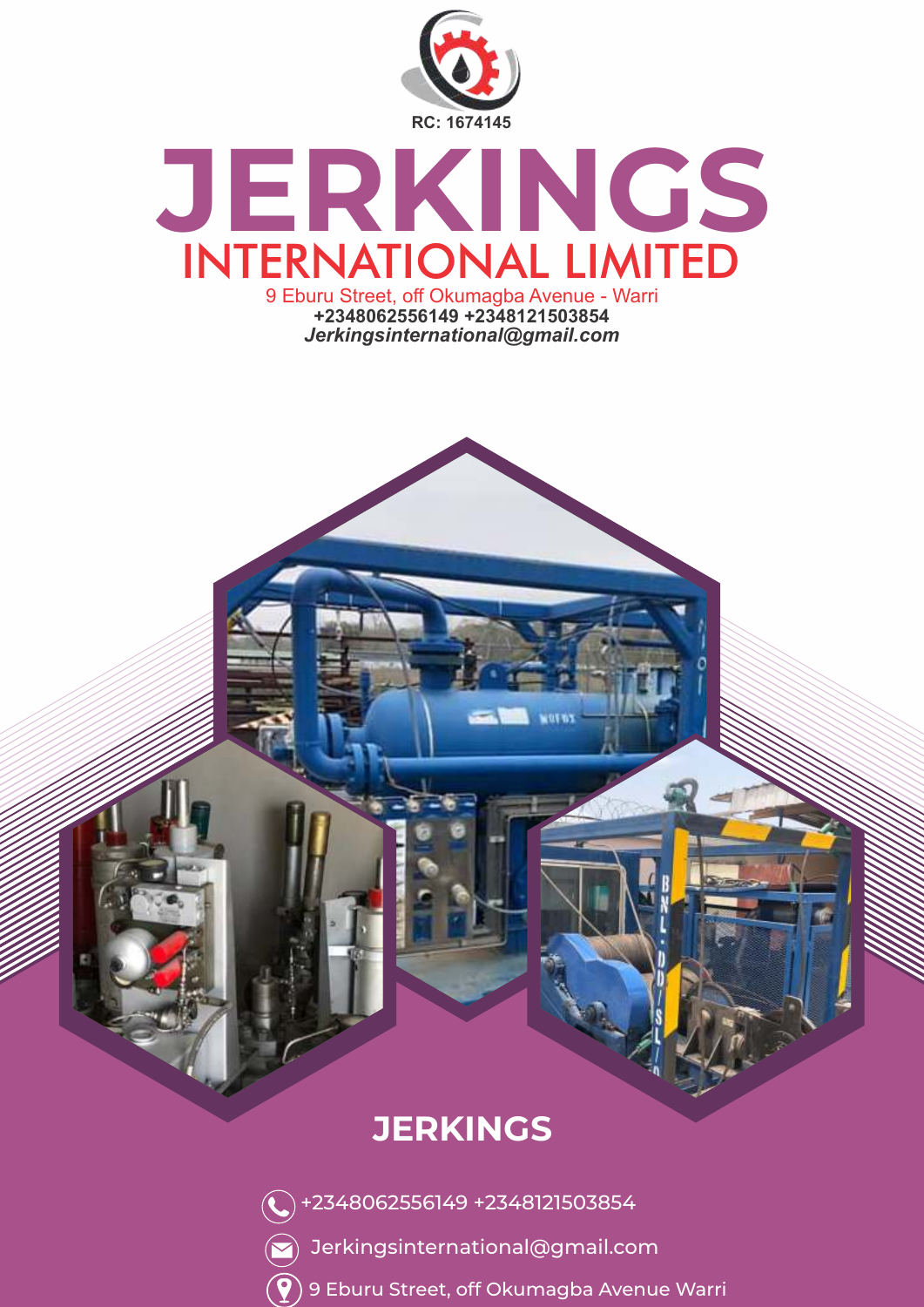







- WELL HEAD & VALVE SERVICES **A**
- **S** WIRELINE / SLICKLINE SERVICES
- **S** DRILLING / WELL COMPLETION SUPPORT & RENTAL SERVICES
- **S** PRODUCTION & WELL OPTIMIZATION SERVICES
- **<sup>3</sup>** INSTRUMENTATION & CONTROL SERVICES
- **S** MAN POWER SUPPLY, TRAINING & CONSULTANCY SERVICES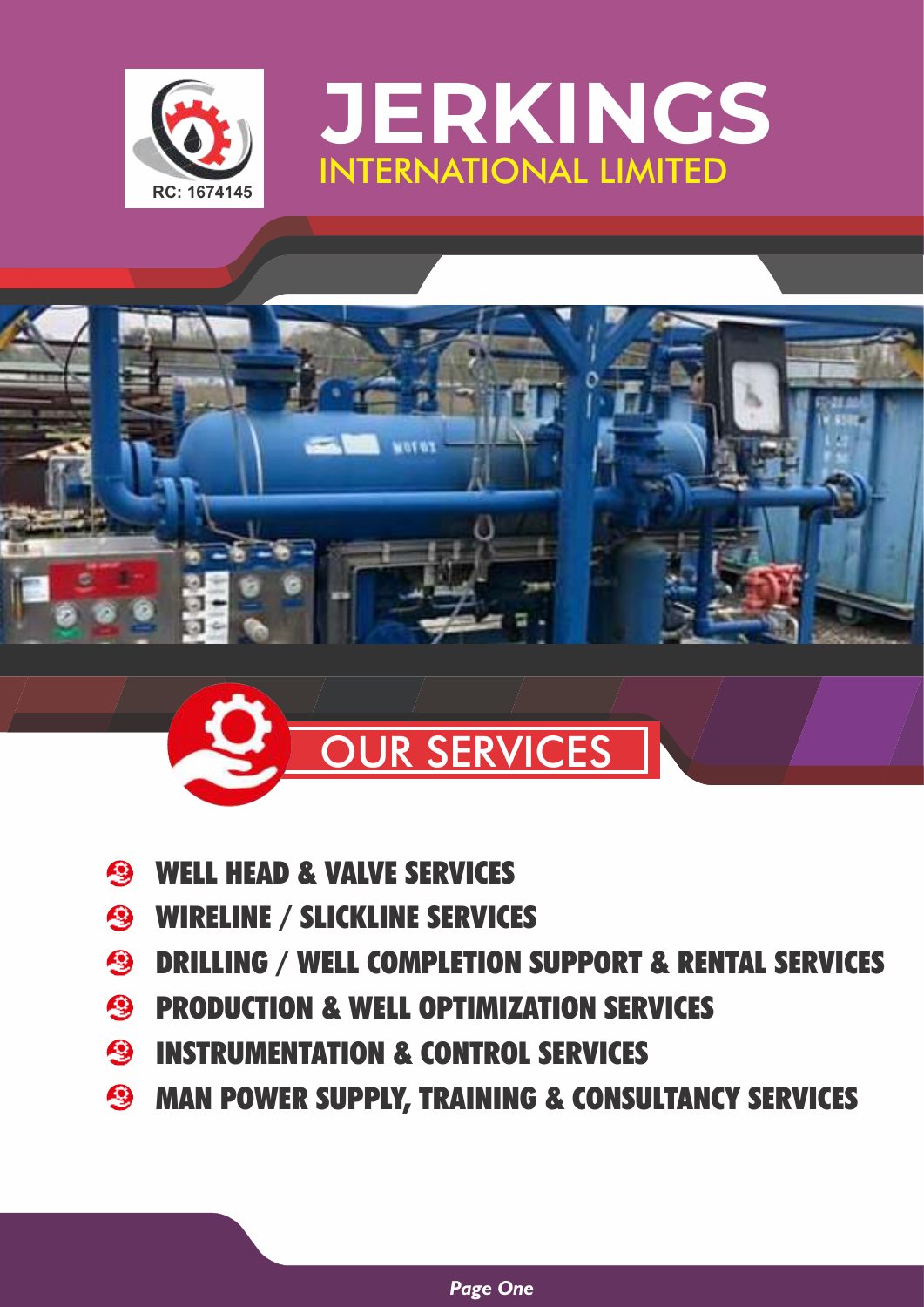**OUR PROFILE** 

**ERKINGS INTERNATIONAL LIMITED** is a wholly owned Nigerian Company which is registered in Nigeria to provide professional services rooted in excellent engineering and

analytical competency in oil and gas We Strive to establish a firm position in the area of well intervention, drilling and well completion operations in order to achieve client objectives.

Our Philosophy is to ensure flourishing of the community we work in, through job creation, skills sharing and selfsufficiency.

#### OUR TEAM

Our Multi disciplined team comprises of competent technocrat with globally recognized professional qualifications and demonstrable experience in providing life cycle support services.

JIL's Comprehensive technical capability positions us to meet extensive demands in terms of complexity, schedules, cost and quality.

#### VISION & MISSION STATEMENT

#### **OUR VISION**

To be the preferred indigenous company known for excellent delivery of services and consistently exceed expectation

#### **OUR MISSION**

To provide outstanding value product and services to every client every time in a manner that is cost effective, efficient, professional and consistent, delivered through people and using appropriate technology.

#### **VALUES**

Collaborative team approach and commitment to enhancing systems and procedures from lesson learned.

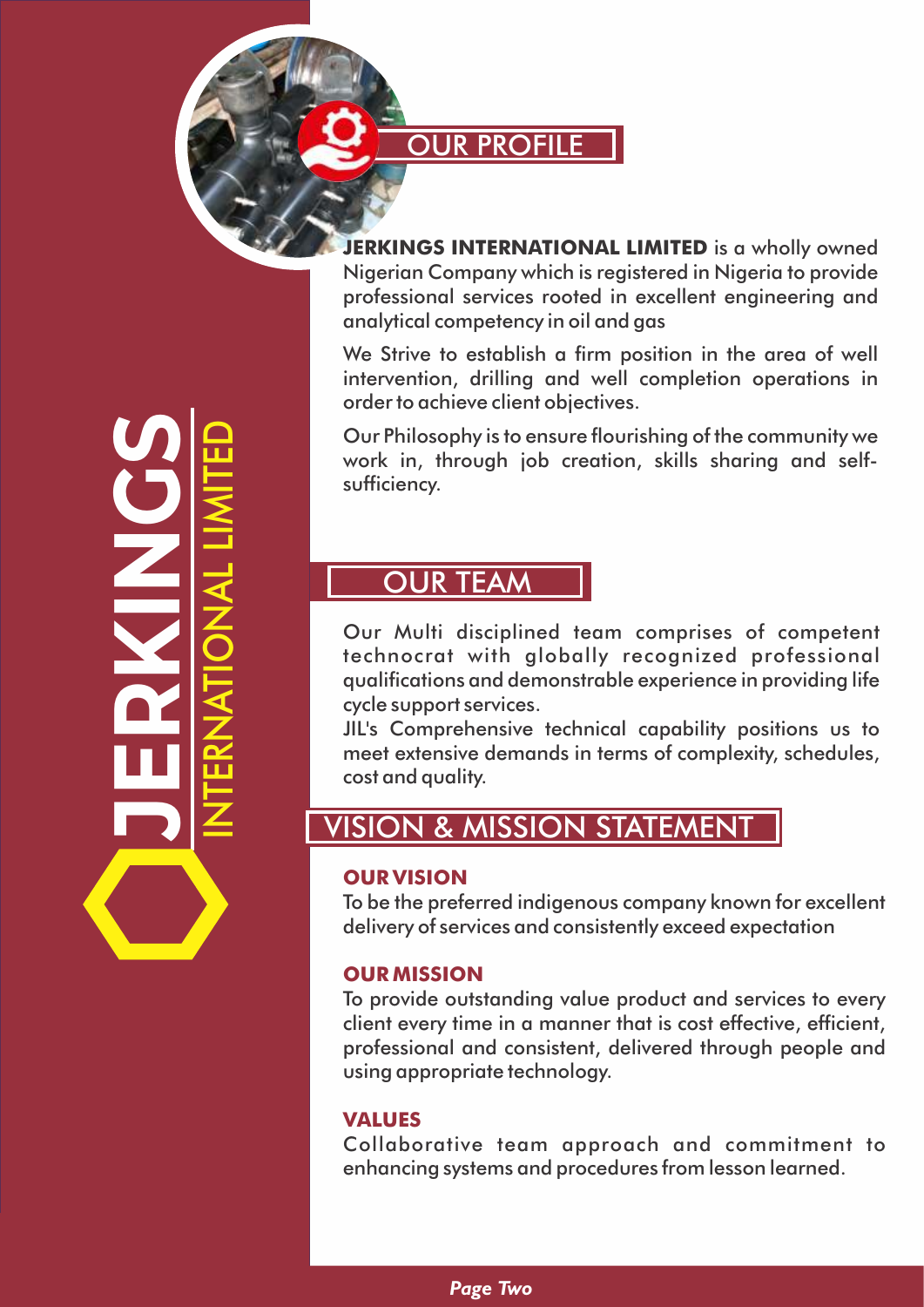

# **SERVICES**

## WIRELINE SERVICES (E-LINE & SLICKLINE SERVICES)







JERKINGS INTERNATIONAL LIMITED offers Intervention services in combination with a complete variety of data acquisition survey (DAS) options which includes:

SLICKLINE

- Drift Run
- Installation and Retrieval of Plugs and Prongs
- BHP / BHT survey
- Swabbing
- Fishing
- Valve Change Out
- Sand bailing
- Gas Lift Operations
- Wax Cutting
- Zone Change etc

*Page Three*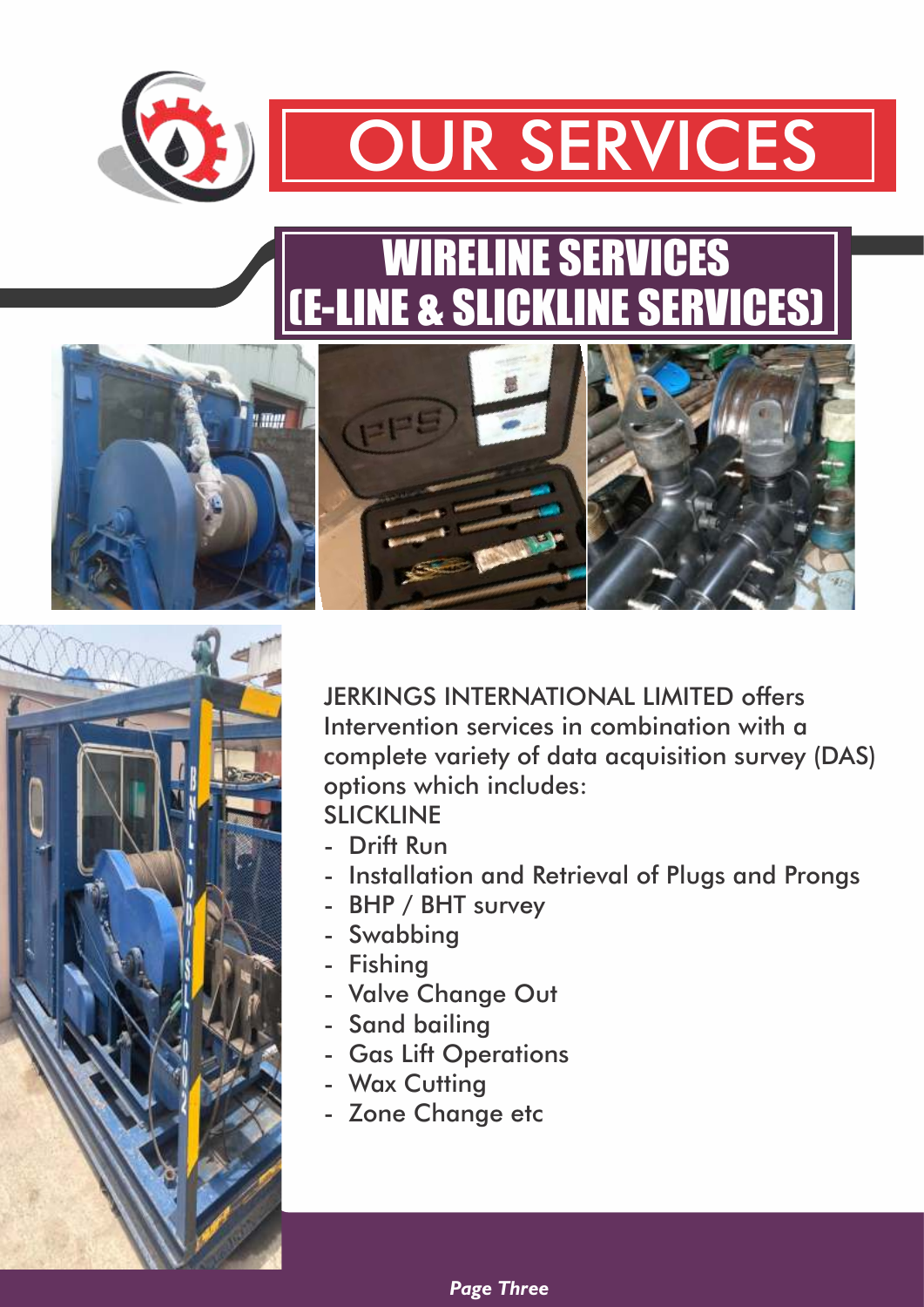

# OUR SERVICES

# VALVES AND WELL HEAD SERVICES







Jerkings International Limited has earned herself a degree of excellence in the field of well head maintenance services , with our team of Experts, we carry out periodic inspection, function testing , repair and well head intervention services for major oil producing giants.

In addition, we also supply wellheads, well control equipments, valves and other accessories.

Our well head and valve services includes:

First Line Wellhead Maintenance Second Line Wellhead Maintenance

Adhoc Wellhead Maintenance (which includes field servicing and base services

We have a standard workshop equipped with tools and required equipments that produce various specification of X-Overs and specialized equipment parts.

With our state of the art Test Bay and a myriad gas lift units, and accessories, Jerkings International Limited also specializes in Supply, installation, servicing and redressing of Surface Controlled Sub-surface Safety Valves (SCSSSV), Lock Mandrels, Side Pocket Mandrels, Plugs, Dummy valves and an exhaustive list of down hole equipment and accessories





*Page Four*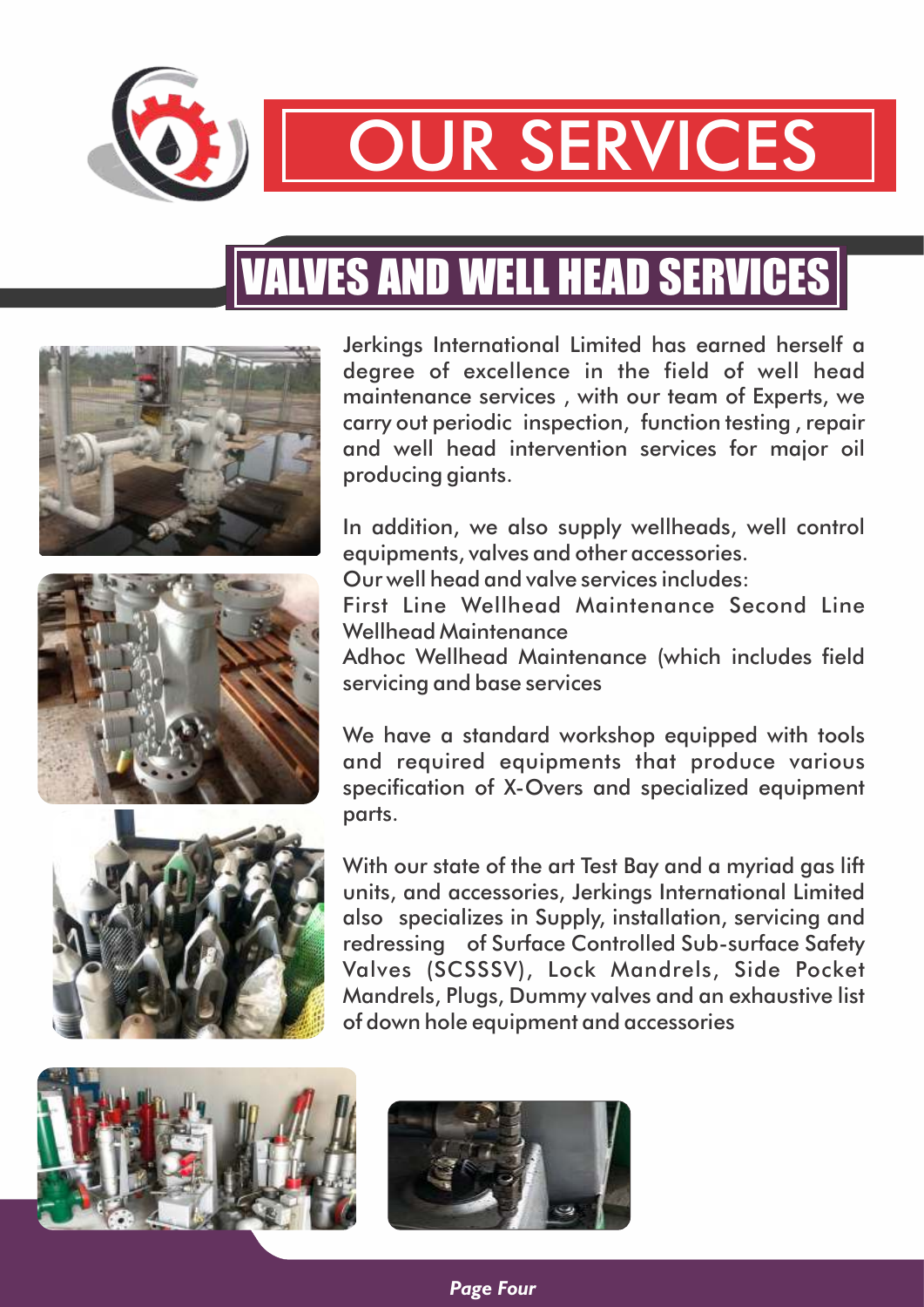

## PUMPING SERVICES

Jerkings International Limited is into pumping services and has a whole range of pumping and other equipment for various oilfield pumping services. Jerkings International Limited Services has experienced and well trained engineers, technicians and Pump operators to deliver superior service when it comes to oilfield pumping services.

Our technical experts successfully meet specific well intervention challenges by deploying their expertise around reliable conveyance technologies that provide access to a diverse spectrum of completion configurations.

We offer all conveyance applications designed to improve well performance including matrix stimulation, wellbore cleanout, real-time logging, perforating, nitrogen kickoff, sand control, milling, cementing, circulation, mechanical isolation, fishing and wireline conveyance. We lead the industry in our markets and have built our service offerings to fit our client's needs.

- They include:
- Pumping and stimulation services  $\qquad \qquad \bullet \quad$  Well kill/well intervention services Intelligent pigging of small bore pipes  $\quad \blacklozenge$  Filtration services  $\rightarrow$  Pre commissioning of pipelines
- 
- Remedial cementing services  $\rho$  Pigging and pipeline support services
	-
	-
- Wellbore Clean out services  $\qquad \qquad \qquad \qquad$  Hydro testing/pressure testing of pipeline

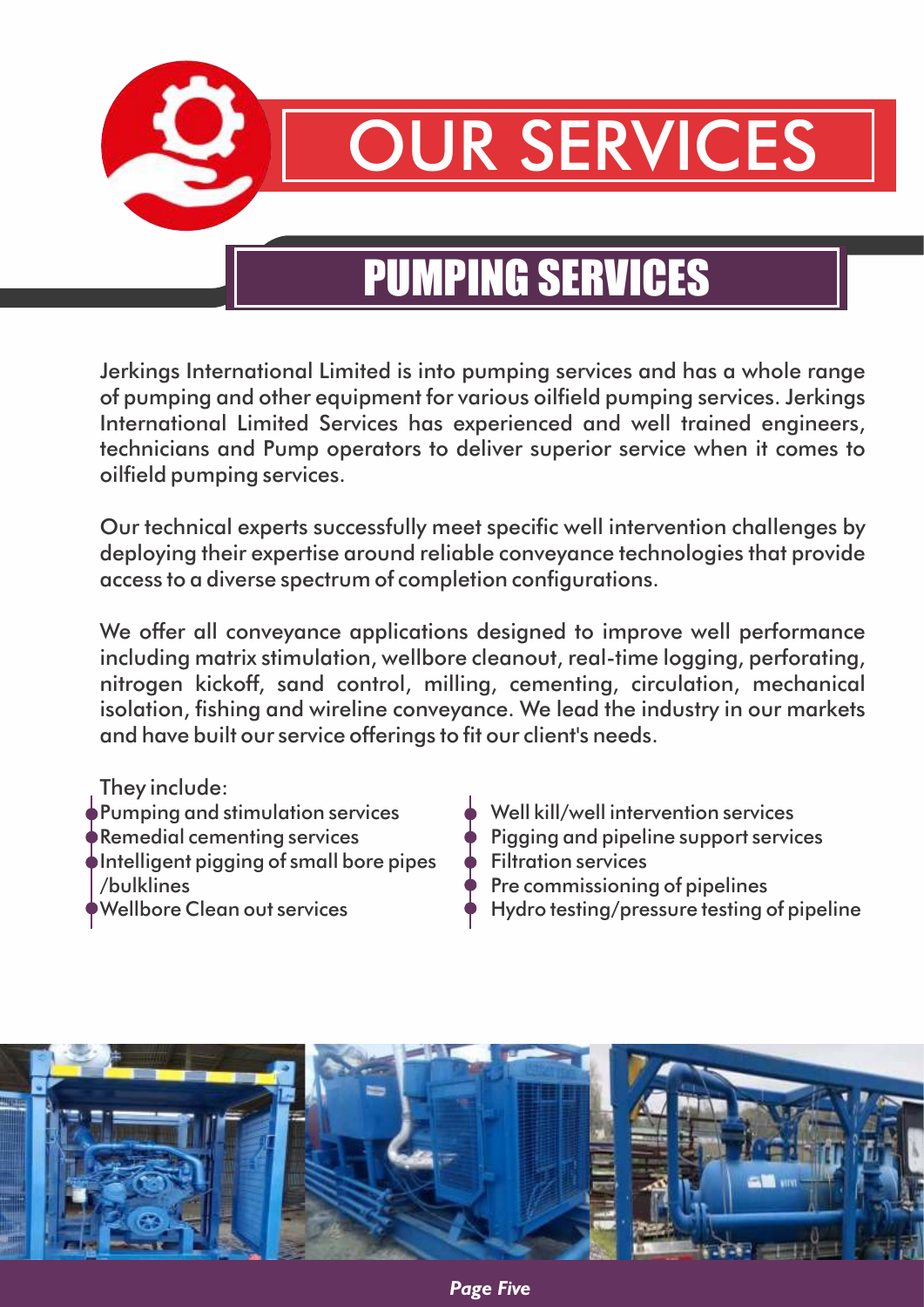

# MAN POWER SUPPLY, TRAINING & CONSULTANCY SERVICES



JERKINGS INTERNATIONAL LIMITED is widely known for its expertise and creativity, hence experienced and trained man power supply is one of the key roles of JIL in the Oil and Gas industry.

# INSTRUMENTATION SERVICES



- Procurement and Rental Services
- Pressure Testing and Calibration services
- Valve Servicing and Installations.